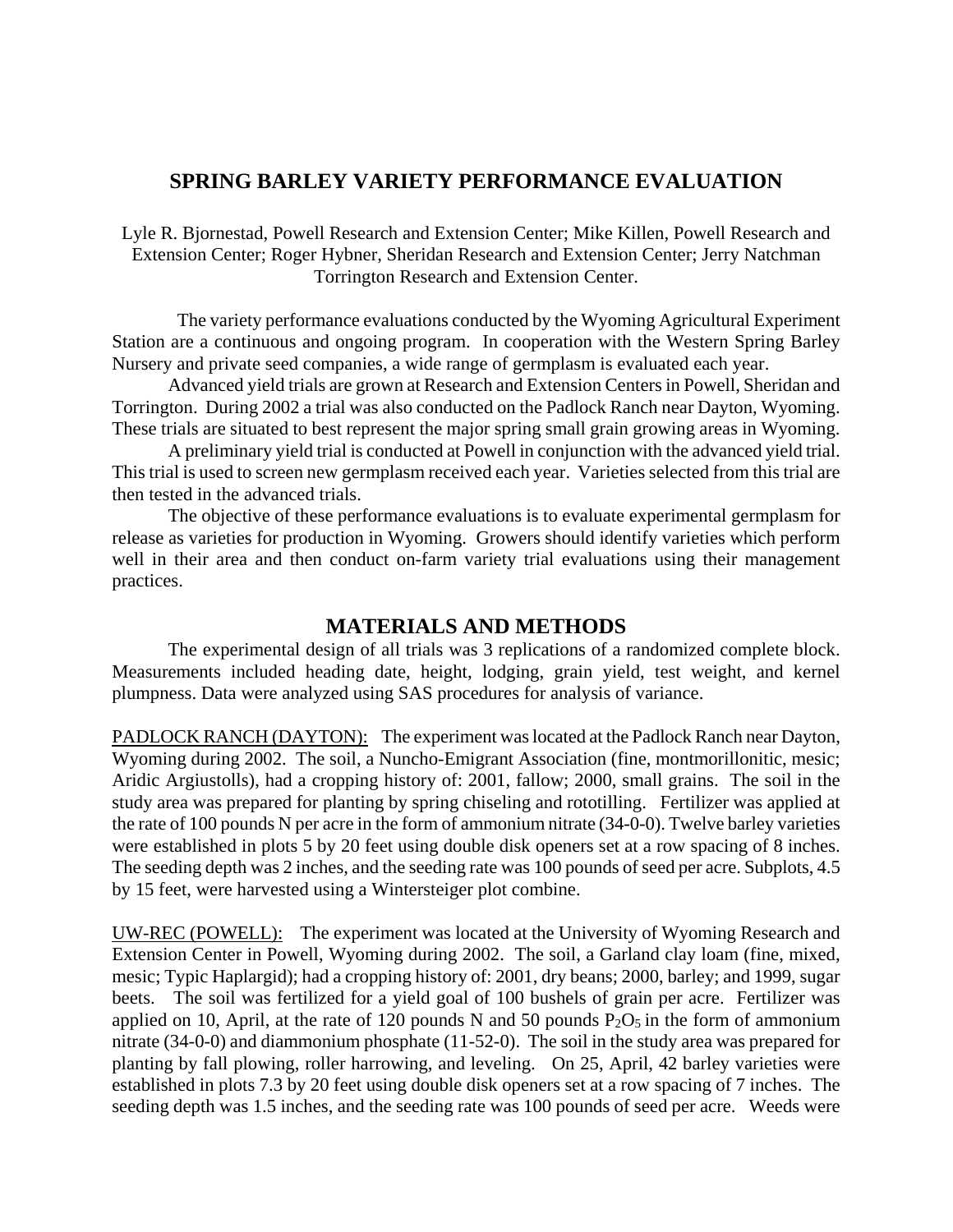controlled by a post application of a tank mixture of bromoxynil and MCPA (Bronate) and difenzoquat (Avenge) broadcast at 0.50, 0.50, and 0.75 pounds active ingredient per acre. Furrow irrigations were 05 May, 05 June, 30, June, 11, July, and 22, July. Subplots, 4.5 by 8 feet, were harvested on 19, August, using a Wintersteiger plot combine.

UW-REC (SHERIDAN): The experiment was located at the University of Wyoming Research and Extension Center in Sheridan, Wyoming during 2002. The soil, a Wyarno clay loam (fine, montmorillonitic, mesic; Ustollic Haplargid), had a cropping history of: 2001, fallow; 2000, small grains; and 1999, fallow. The soil in the study area was prepared for planting by fall chiseling, followed by spring chiseling and roller harrowing. Twelve barley varieties were established in plots 5 by 20 feet using double disk openers set at a row spacing of 8 inches. The seeding depth was 2.5 inches, and the seeding rate was 50 pounds of seed per acre.

DAVE HINMAN FARM (WHEATLAND): The experiment was located at the Dave Hinman farm near Wheatland Wyoming during 2002. The soil was fertilized for a yield goal of 100 bushels of grain per acre. Twelve barley varieties were established in plots 5 by 20 feet using double disk openers set at a row spacing of 9 inches. Subplots were harvested using an Almaco combine.

The lack of moisture at the Sheridan R&E Center and the lack of irrigation water at the Dave Hinman farm reduced grain yields below 10 bushels per acre. There were extreme variations in the plots and the data so the trials were not reported.

## **ACKNOWLEDGMENTS**

Appreciation is extended to Dave Hinman and the Powell, Sheridan and Torrington Research and Extension Center staff for their assistance during 2002.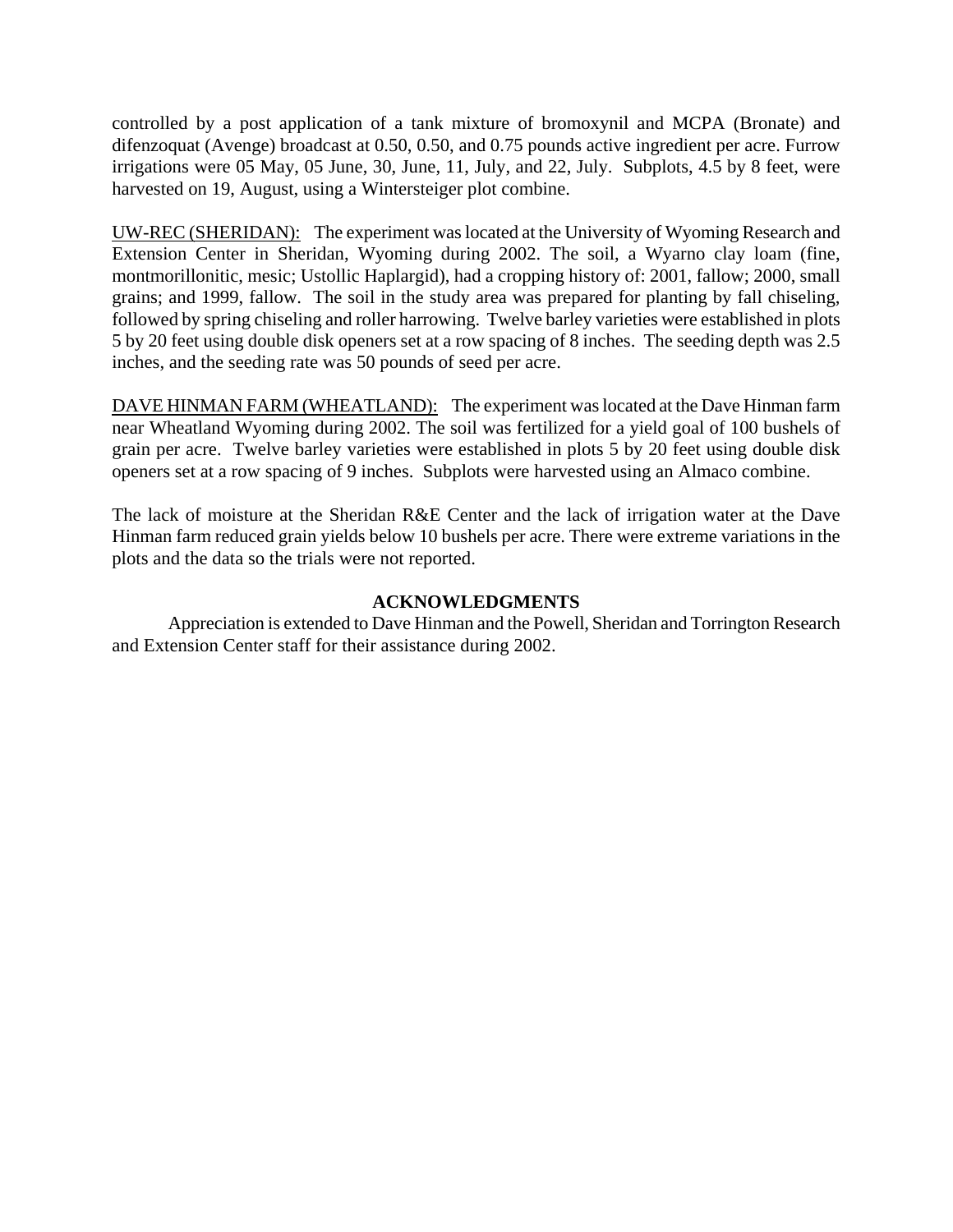|                  | <b>Row</b>                      | Heading     | Plant           | Grain     | Test   | <b>Kernel plumpness</b> |           |
|------------------|---------------------------------|-------------|-----------------|-----------|--------|-------------------------|-----------|
| Variety          | date<br>height<br>yield<br>type |             | weight          | 6/64      | 5.5/64 |                         |           |
|                  |                                 | day of year | inches          | $b$ u/a   | lb/bu  | % above screen          |           |
|                  |                                 |             | <b>Malt Use</b> |           |        |                         |           |
| B1202            | $\overline{2}$                  | 187         | 20              | 61        | 49     | 93                      | 99        |
| 2B97-4299        | $\overline{2}$                  | 188         | 21              | 61        | 48     | 88                      | 98        |
| MT960099         | $\overline{2}$                  | 186         | 19              | 61        | 48     | 88                      | 98        |
| Merit            | $\overline{2}$                  | 188         | 21              | 55        | 47     | 88                      | 98        |
| Moravian 37      | $\overline{2}$                  | 186         | 20              | 49        | 50     | 94                      | 99        |
| 92Ab5180         | $\overline{2}$                  | 182         | 20              | 36        | 40     | 81                      | 97        |
|                  |                                 |             | <b>Feed Use</b> |           |        |                         |           |
| UT95B1216-4087   | 6                               | 181         | 24              | 74        | 47     | 94                      | 99        |
| <b>Baronesse</b> | $\overline{2}$                  | 186         | 21              | 67        | 50     | 97                      | 99        |
| ID93AB688        | 6                               | 181         | 25              | 66        | 47     | 92                      | 98        |
| MT960288         | $\overline{2}$                  | 186         | 19              | 61        | 48     | 88                      | 98        |
| Steptoe          | 6                               | 180         | 20              | 56        | 45     | 96                      | 99        |
| Tango            | 6                               | 181         | 21              | 51        | 43     | 90                      | 99        |
| LSD $_{0.05}$    |                                 | 1.9         | 2.8             | <b>NS</b> | 4.8    | <b>NS</b>               | <b>NS</b> |
| Mean             |                                 | 184         | 21              | 59        | 47     | 92                      | 99        |

**Table 1. Agronomic performance of spring barley genotypes grown at the Padlock Ranch in Dayton, WY during 2002.**

Coefficient of variation =27.6%.

 $NS = non significant.$